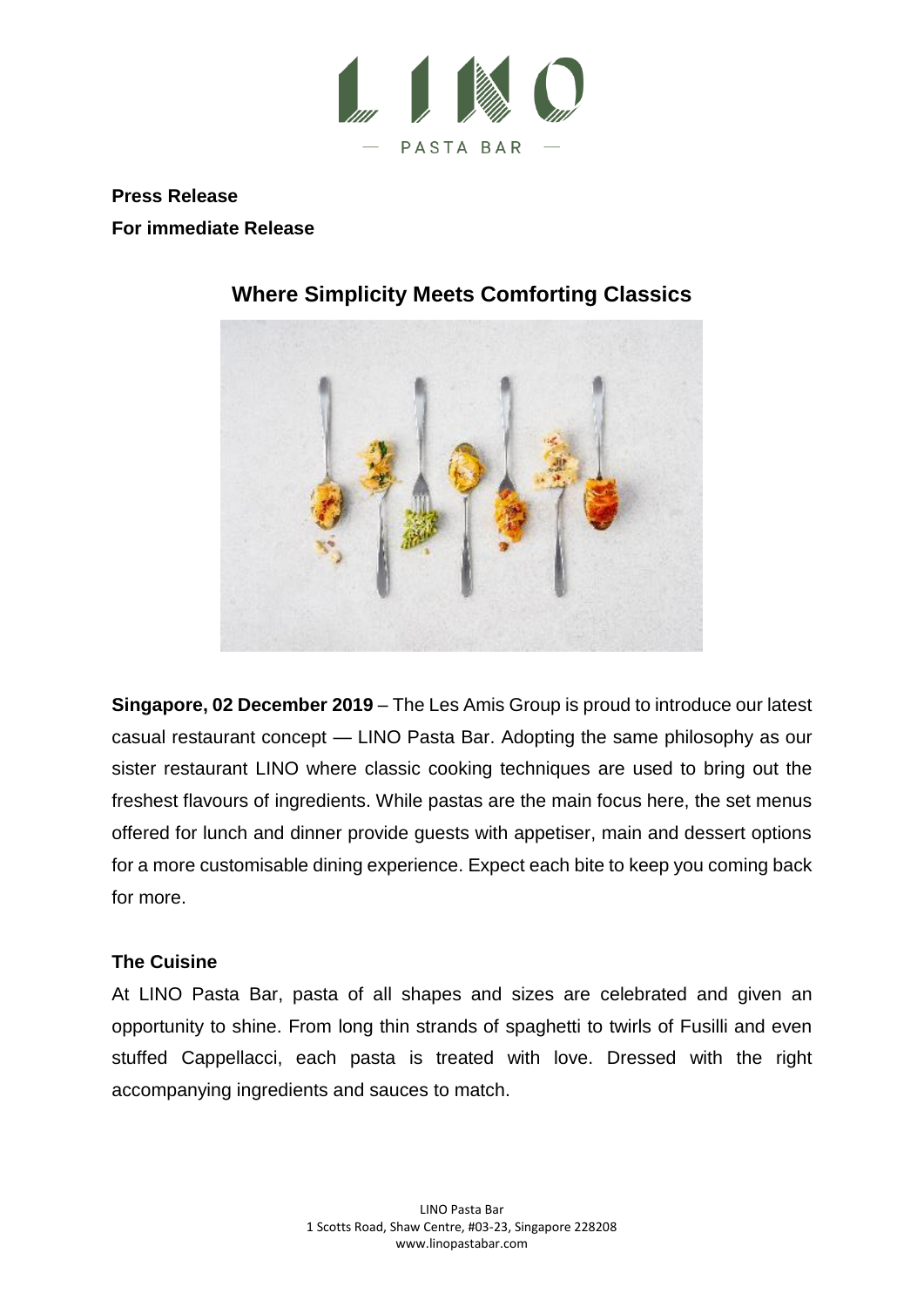



*Photo: [L-R] Burrata with tomato and pesto, Green Salad*

The lunch **(2-course \$18++ / 3 course \$22++)** and dinner **(3-course \$24++ / 4 course \$30++)** set menus feature an array of options to choose from. Those desiring a light and refreshing salad to start can opt for the **Green Salad** containing butterhead lettuce, red oak and frisée, pear slices, walnuts and house dressing. For those desiring something richer, the **Burrata with Tomato and Pesto** will certainly not disappoint.



*Photo: Fusilli with Basil Pesto and Turkey Breast*

Moving on to the stars of the show – the pastas. Our herbaceous **Fusilli with Basil Pesto and Turkey Breast** is not to be missed. Take a whiff of the dish and allow your senses to be taken over by the fragrant aroma and dark green hues of the sauce.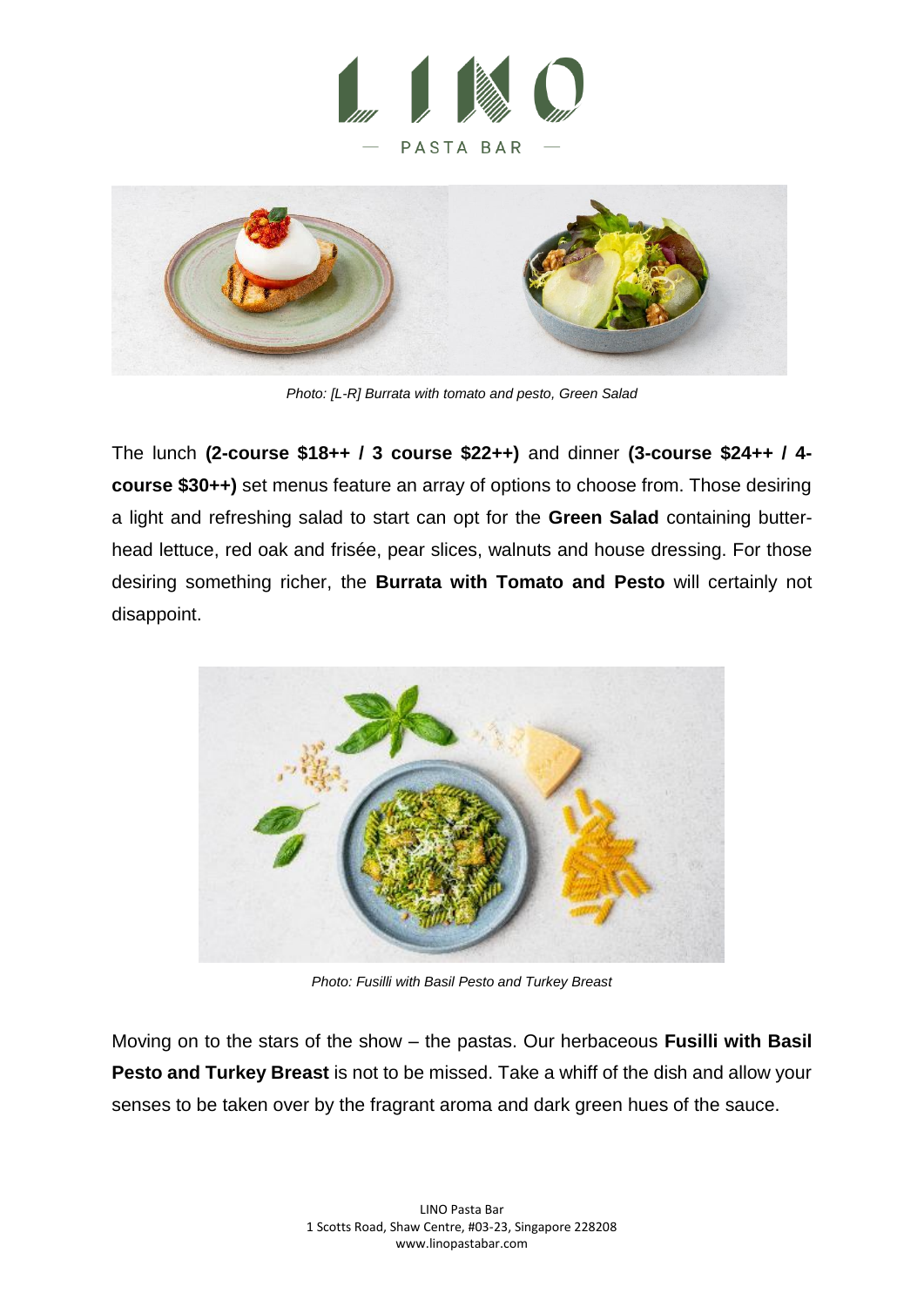



*Photo: Malfade Cacio e Pepe*

Those who prefer it plain and simple will certainly fall in love with our **Malfade Cacio e Pepe.** Embrace the curved edges and thicker body of the pasta which provides more surface area for the creamy and cheesy sauce to cling onto. Tossed in Black and Pink Madagascan peppercorns each mouthful is a wonderful marriage of textures and flavours.



*Photo: Truffle Macaroni & Cheese*

If you're looking for a pasta to take your heart away be sure to order our **Truffle Macaroni & Cheese**, served with generous servings of bacon crumb. While you're at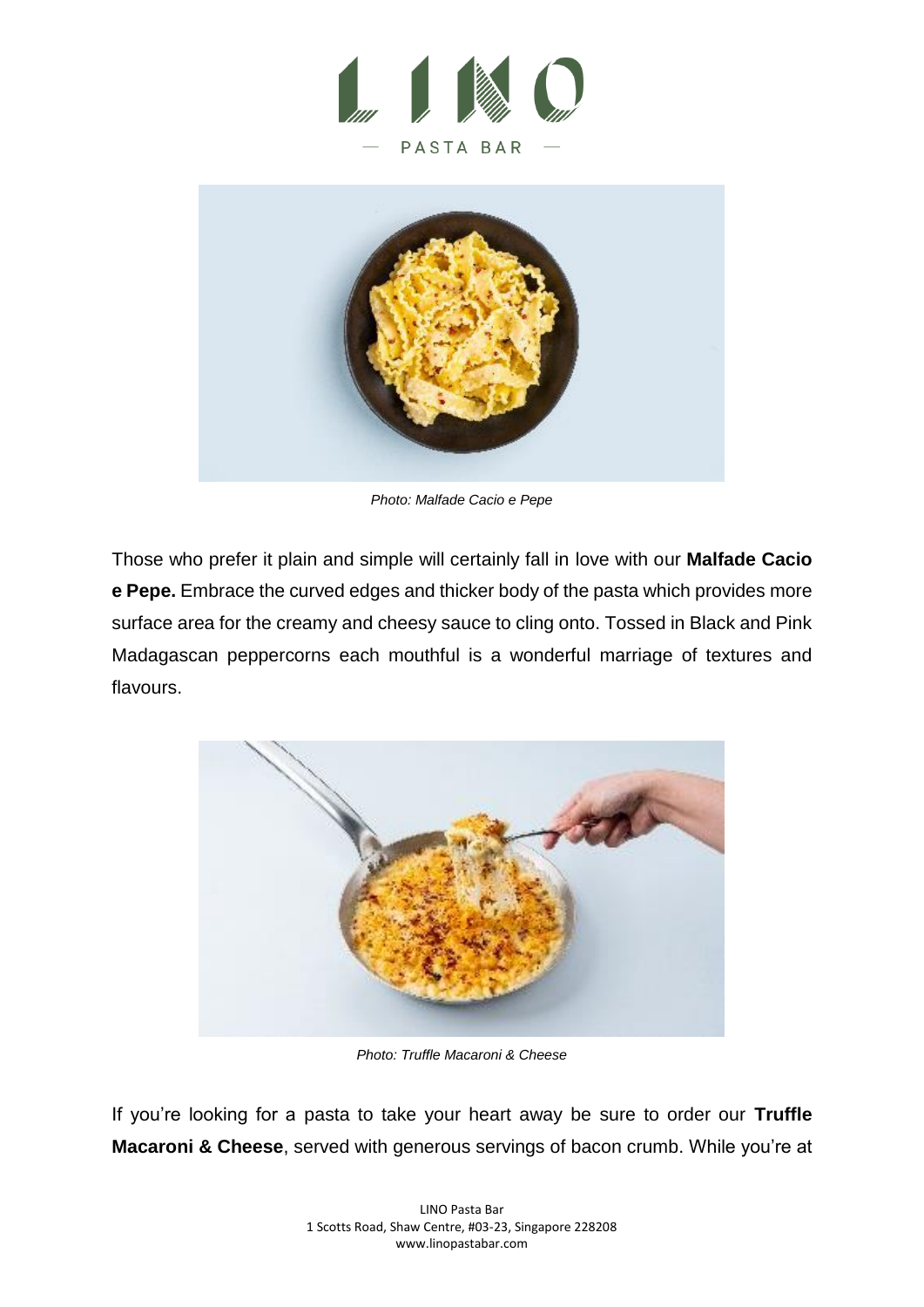

it, while not try your luck at attempting an Instagram-worthy cheese pull that'll certainly make the next table green with envy.



*Photo: Lasagna*

For those who prefer to unravel the cheesy layers, our **Lasagna** offers just that. Chunky and robust meat sauce along with a thick oozy béchamel sauce is sandwiched between each pasta sheet layer. Best enjoyed in one big bite!

## **The Space**

Tucked away on the third floor of Shaw Centre, the modern 38-seater pasta bar spots both soft pink and olive green hues creating a warm and inviting space. Geometric floor tiles commonly found in Sicilian restaurants help draw reference to its Italian identity. For a burst of colour and liveliness to the space artworks by Filipino visual artist – Pacita Abad are hung up on the walls. Built for the modern-day diner, the centrally located communal table gives diners an opportunity to dine alone or with others. LINO Pasta Bar is the ideal venue for a casual romantic night out or a long overdue catch up with friends.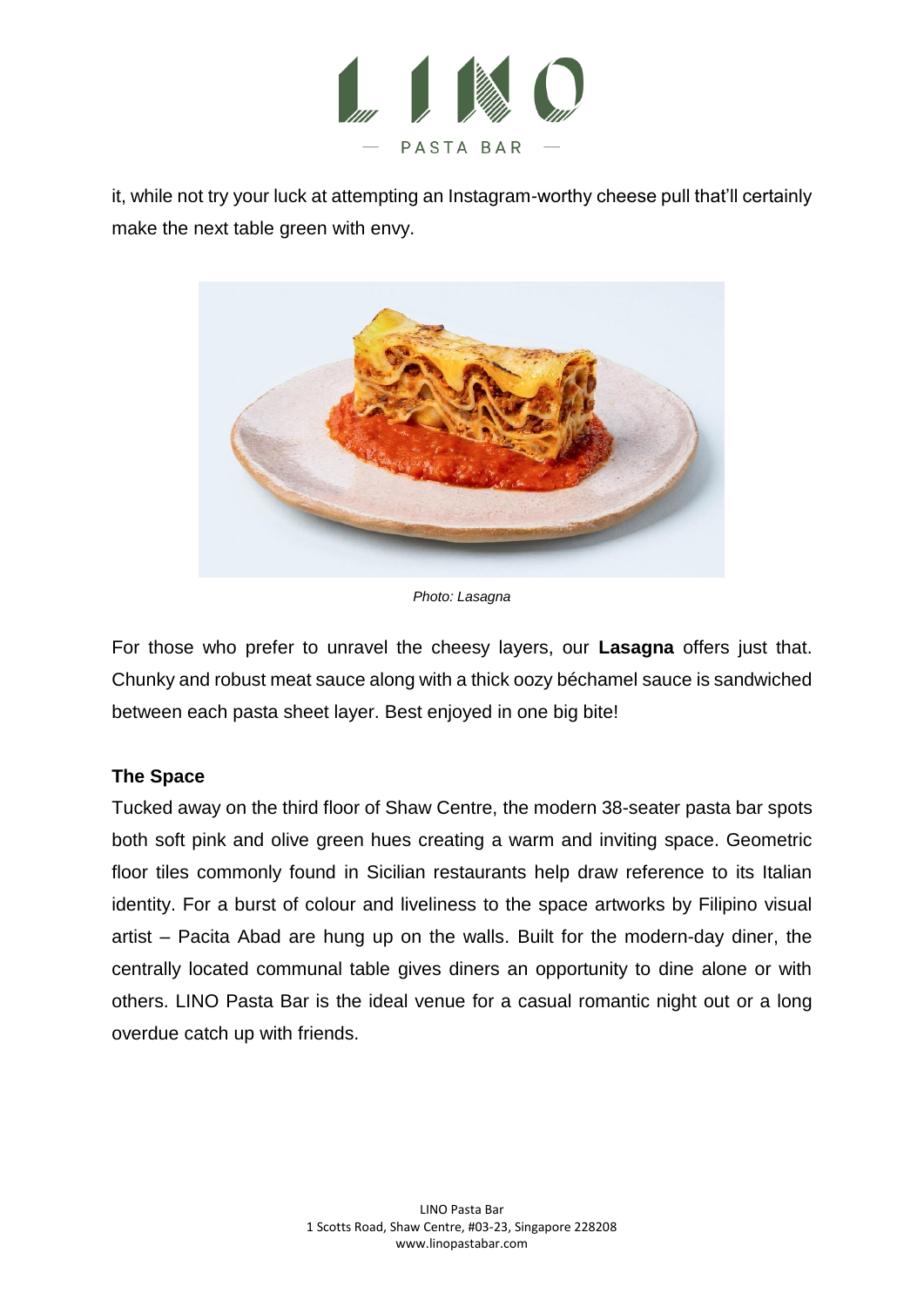

To celebrate our opening, we're giving you more reason to beat the queue and head out for an early lunch as LINO Pasta Bar will be offering **20% off your total bill** if you dine and pay within the hours of **11.30am to 12.30pm**.

LINO Pasta Bar opens its doors to the public on 2<sup>nd</sup> December 2019 and will not be taking reservations until further notice.